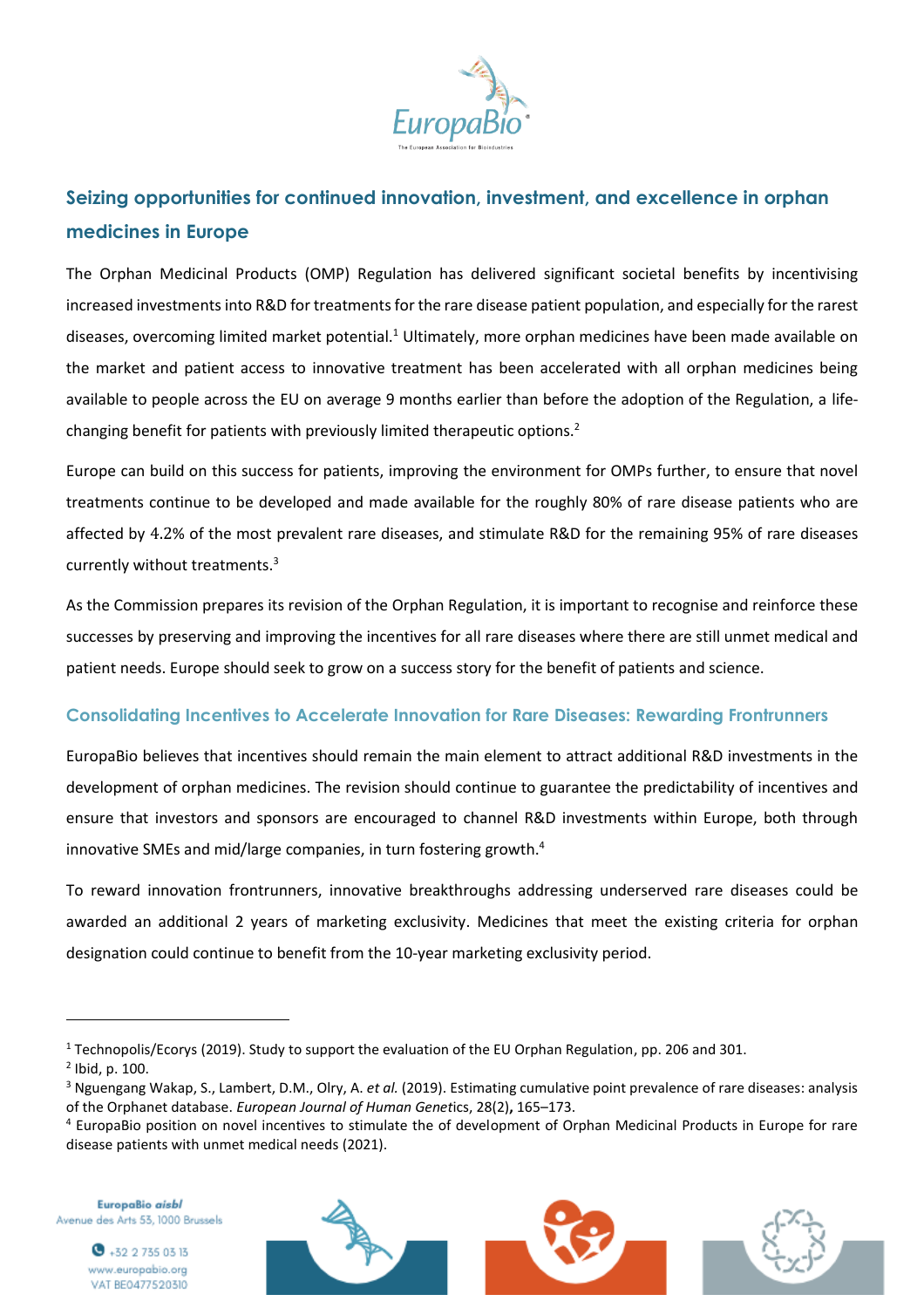

Such an approach would reward research in rare diseases that has a higher risk of failure by attracting investments that can sustain such a long and complex development process, and continue to ensure that substantial medical advances for patients are maintained. It would also enable the launch and growth of SMEs that are at the heart of rare disease innovation by enabling them to leverage incentives to secure R&D funding.

In addition, the system of incentives could be combined with novel incentives, such as transferable market exclusivity vouchers and priority review vouchers. Additional incentives could also be introduced to target early development and improve the links between basic research and clinical developments. This strengthens the work of the biopharmaceutical industry who invests based on the science and medical knowledge throughout the pathway from basic, applied, and translational, in addition to companies' expertise in therapeutic areas or technologies developed over decades.

#### **Why incentives contribute to the development of novel therapeutics for rare diseases:**

In the EU, orphan medicines can benefit from a range of regulatory and economic incentives. These include protocol assistance, scientific advice, reduced fees, research grants, and 10-year marketing exclusivity. These incentives are essential, as the development of orphan medicines can take between 10 to 15 years, and still lead to market failures in areas of high-risk science and low patient numbers. In fact, from the 2,300 orphan designated medicines by the EMA, by the end of 2021, only 207 medicines with orphan status had received a marketing authorisation.<sup>5</sup>

According to a recent study, out of the 142 orphan medicines developed between 2000 and 2017, 74 products would not have been economically viable without the existing incentive framework.<sup>6</sup> The same study concludes that, despite the incentives, investments in orphan development continue to be precarious.<sup>7</sup>

By improving the viability of orphan development, through regulatory support and potential economic returns from the marketing exclusivity, the EU's system of incentives ensures that a growing number of rare diseases have adequate treatment.

A strong, stable, and predictable framework of incentives enables the EU to retain and attract biotechnological development that translates to a faster EU market launch for medicines and ensures the EU remains a centre of excellence for healthcare biotechnology that can power Europe's innovative industries and growth across all

 $<sup>7</sup>$  Ibid, p. 22</sup>

EuropaBio aisbl Avenue des Arts 53, 1000 Brussels







<sup>&</sup>lt;sup>5</sup> European Medicines Agency (2022). Orphan Medicinal Product Designation: Overview 2000-2021, available online [here](https://www.ema.europa.eu/en/documents/other/orphan-medicines-figures-2000-2021_en.pdf) (last accessed 23/05/2022), p. 14

<sup>&</sup>lt;sup>6</sup> Dolon (2020). Estimated Impact of the EU Orphan Regulation on incentives for innovation, available onlin[e here](https://dolon.com/dolon/wp-content/uploads/2020/10/Estimated-impact-of-EU-Orphan-Regulation-on-incentives-for-innovation.pdf) (last accessed 23/05/2022), p. 19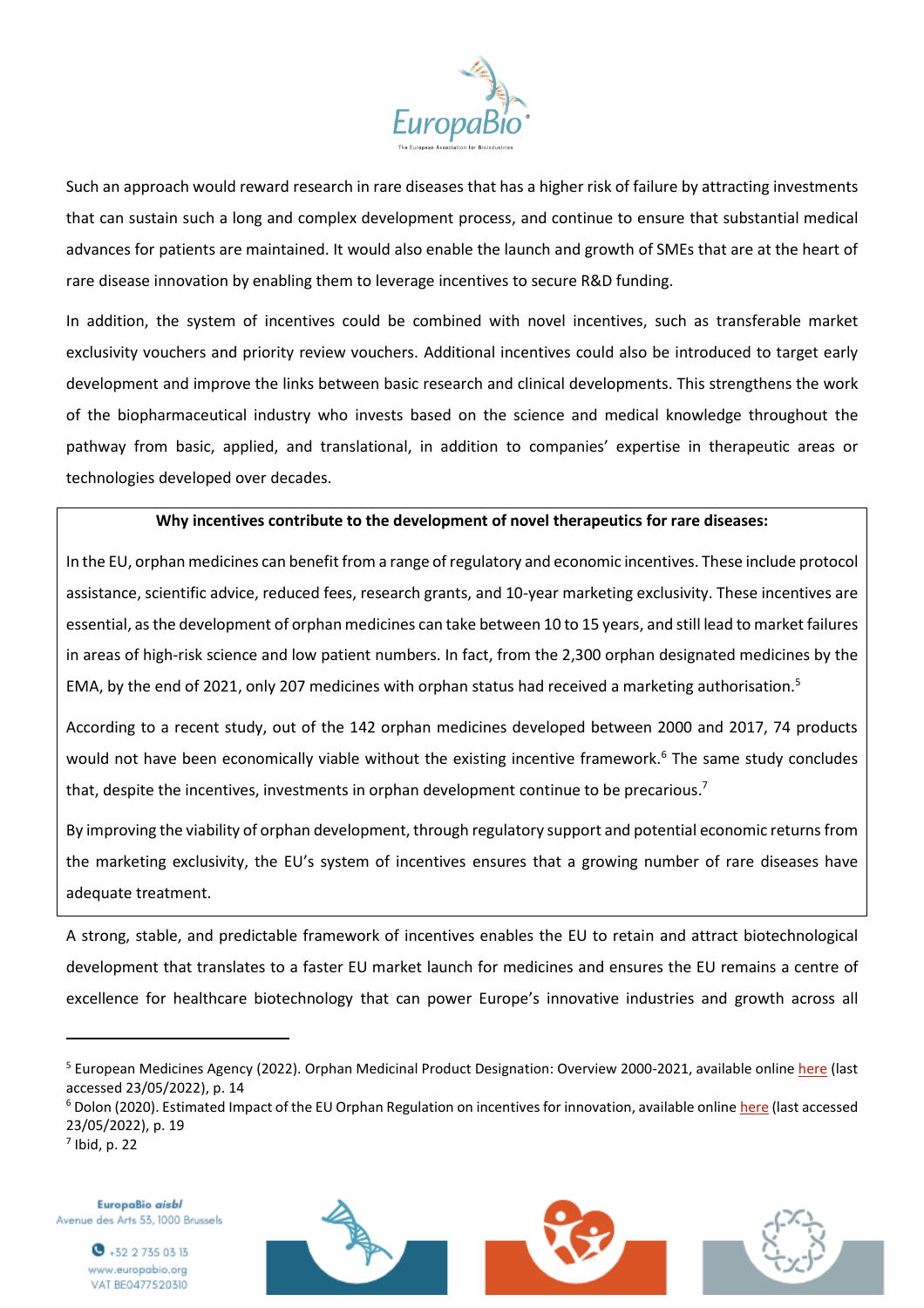

company sizes, from the innovative SMEs that translate cutting edge research into the therapeutic pathway, through to the mid and large-sized companies that manufacture at scale and conduct clinical trials worldwide. $^8$ 

## **Improving Regulatory Efficiency for the 21st Century: Faster Pathways for Earlier Access**

EuropaBio believes regulatory improvements are necessary to promote the development of new treatments, building on the experience of the past 20 years and the lessons learnt from other regulatory authorities.

EuropaBio considers the following regulatory solutions to be key to securing the EU's regulatory efficiency:

- Improved predictability of the outcome of assessments;
- Simplification of the OMP Regulation;
- Improved accelerated pathways that can support innovation;
- Increased flexibility in the regulatory process.

The pandemic has demonstrated that the European Medicines Agency (EMA) and the European medicines regulatory network can adopt a flexible manner of working, including the application of iterative reviews - however, to expand this throughout the network requires adequate resourcing. Improving regulatory efficiency would ultimately help treatments reach patients faster.

In addition, efforts should be directed at improving the coordination between EMA scientific committees to avoid inconsistencies and delays but also to establish mechanisms to align requirements between regulatory and HTA processes.

<sup>8</sup> EuropaBio/WifOR Institute (2020). Measuring the Economic Footprint of the Biotechnology Industry in Europe, available online [here](https://www.europabio.org/wp-content/uploads/2021/02/201208_WifOR_EuropaBIO_Economic_Impact_Biotech_FINAL.pdf) (last accessed 23/05/2022).

EuropaBio aisbl Avenue des Arts 53, 1000 Brussels

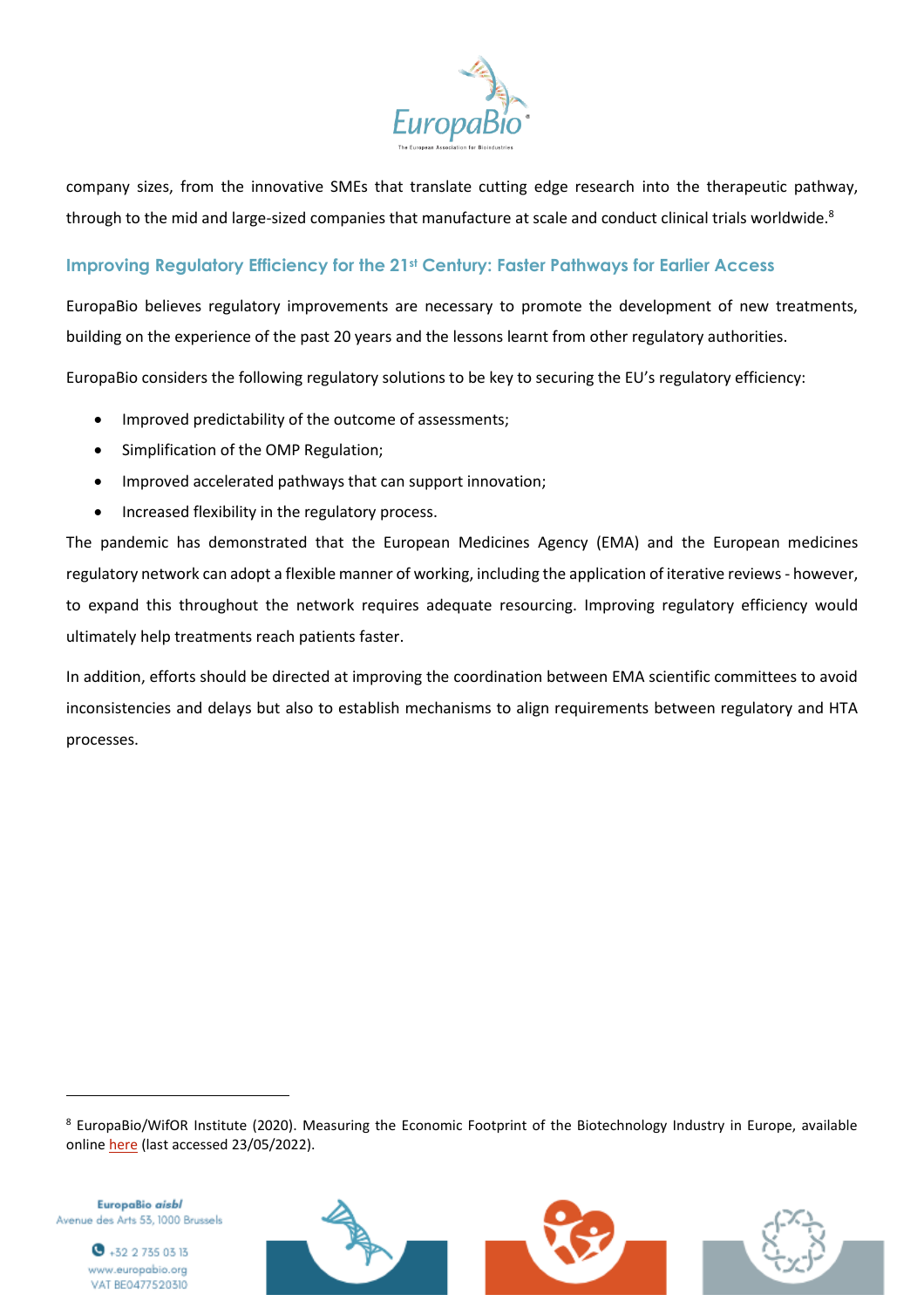

#### **Why improving regulatory pathways can speed up patient access to novel therapeutics:**

Under the centralised authorisation procedure for medicinal products, a medicine can receive marketing authorisation in 210 active days and 67 days for the adoption of the Commission Decision.<sup>9</sup>

In reality, the average number of days for centralised procedures was 419 days in 2020. For SMEs, the average number of days was 471 in 2020. For medicines under accelerated assessment, which aims to approve medicines faster, the average length for authorisation was 216 days in 2020. For orphan medicines, the average assessment time may be longer to account for the finalisation of the review of orphan designations carried out by EMA's COMP.<sup>10</sup>

Improving regulatory pathways by maximising efficiency and reducing administrative barriers would radically speed up patient access.

The revision should also seek to strengthen the PRIME scheme to accelerate the development of orphan medicines through increased regulatory and scientific support. Additional regulatory and scientific support should be made available to SMEs as they often do not have the capacity to cross the regulatory maze toward marketing authorisation.

## **Addressing the Needs of Rare Disease Patients: Leaving No One Behind**

For over 20 years, the OMP Regulation has supported the development of innovative medicines for rare diseases. For EU patients, this translates to a radically improved quality of life and an added 210,000-444,000 quality-adjusted life years. $11$ 

This success in spurring innovation stems, in part, from the scientifically sound criteria for orphan designation. The current criteria on prevalence, significant benefit, and economic viability provide the necessary stability and predictability to innovators but also guarantee that new orphan medicines put on the market meet patient needs to ensure no one is left behind by supporting innovation across the 5 in 10,000 prevalence class.<sup>12</sup>

EuropaBio aisbl Avenue des Arts 53, 1000 Brussels







<sup>&</sup>lt;sup>9</sup> European Medicines Agency (2019), From Laboratory to Patients: The Journey of a Medicine Assessment by EMA, available online [here](https://www.ema.europa.eu/en/documents/other/laboratory-patient-journey-centrally-authorised-medicine_en.pdf) (last accessed 23/05/2022), pp. 17 and 22.

<sup>&</sup>lt;sup>10</sup> European Medicines Agency (2021). Annual Report 2020, available onlin[e here](https://www.ema.europa.eu/en/documents/annual-report/2020-annual-report-european-medicines-agency_en.pdf) (last accessed 23/05/2022), p. 68.

<sup>&</sup>lt;sup>11</sup> European Commission (2020). Commission Staff Working Document, Joint evaluation of Regulation (EC) No 1901/2006 of the European Parliament and of the Council of 12 December 2006 on medicinal products for paediatric use and Regulation (EC) No 141/2000 of the European Parliament and of the Council of 16 December 1999 on orphan medicinal products, p. 58.

<sup>&</sup>lt;sup>12</sup> European Medicines Agency (2022). Orphan Medicinal Product Designation: Overview 2000-2021, available onlin[e here](https://www.ema.europa.eu/en/documents/other/orphan-medicines-figures-2000-2021_en.pdf) (last accessed 23/05/2022).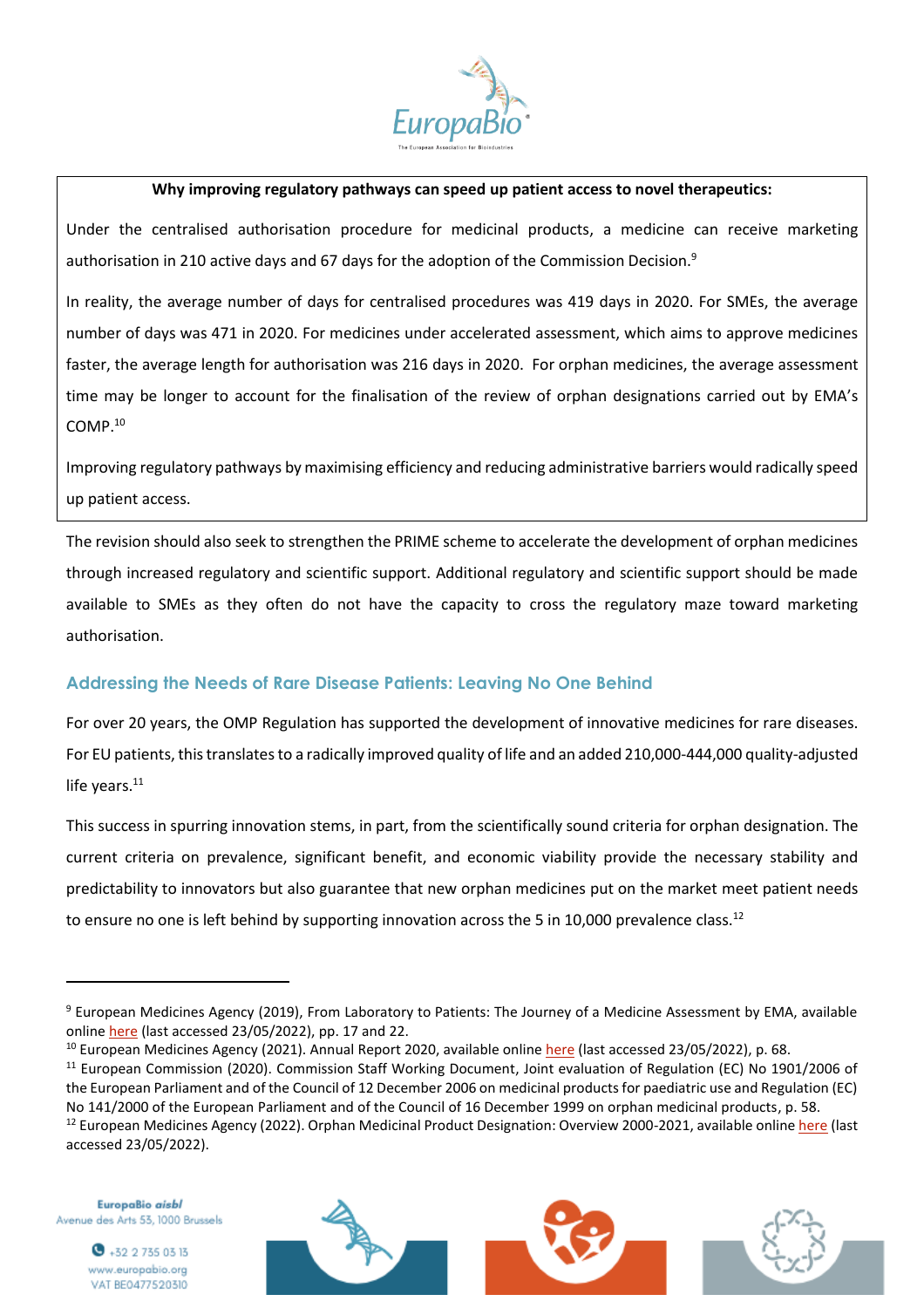

Reducing the prevalence threshold or introducing a cumulative prevalence criterion for medicines with a potential for more than one orphan designation will decrease the appetite to continue clinical research and reduce research on other possible rare disease indications impacting patients. For example, had the threshold been lower, conditions such as mucoviscidosis, Duchenne muscular dystrophy, and Amyotrophic lateral sclerosis would have not benefited from orphan designation. As most of the rare diseases with no treatments have a prevalence lower than 1 in 1 000 000, decreasing the threshold would not address these very rare diseases. On the contrary, it would deter investments in the development of medicines for rare diseases with larger prevalence. For SMEs active in the rare diseases space, this will have a detrimental impact on the possibility to build attractive pipelines that are dearly needed to build strong biotechnology champions in the EU.

The Commission rightly identified addressing unmet medical needs (UMN) as a priority when revising the orphan and paediatric framework.<sup>13</sup> EuropaBio believes that addressing UMN should not be done to the detriment of the entire rare disease population by adopting a narrow understanding of UMN driven by economic or political motives. Building on this reflection, EuropaBio has identified three core elements for conceptualising UMN:

- Adequacy of authorised treatments and burden of authorised treatments;
- Disease severity or burden of disease;
- Population-based considerations.<sup>14</sup>

The above elements aim to encapsulate the perspectives and experiences of patients with UMN while providing a predictable and favourable environment that can support research and innovation for existing and future UMN, from basic research to clinical development.

EuropaBio considers that any conceptualisation of UMN should be flexible and future-proof, built on the existing conceptualisation of UMN in the EU legal framework, and agreed upon in a multi-stakeholder forum involving all relevant stakeholders.

EuropaBio aisbl Avenue des Arts 53, 1000 Brussels





<sup>13</sup> European Commission (2020). Inception Impact Assessment: Revision of the EU legislation on medicines for children and rare diseases, Ares(2020)7081640.

<sup>14</sup> EuropaBio, Reflection Paper on Core Criteria for Unmet Medical Need (2022)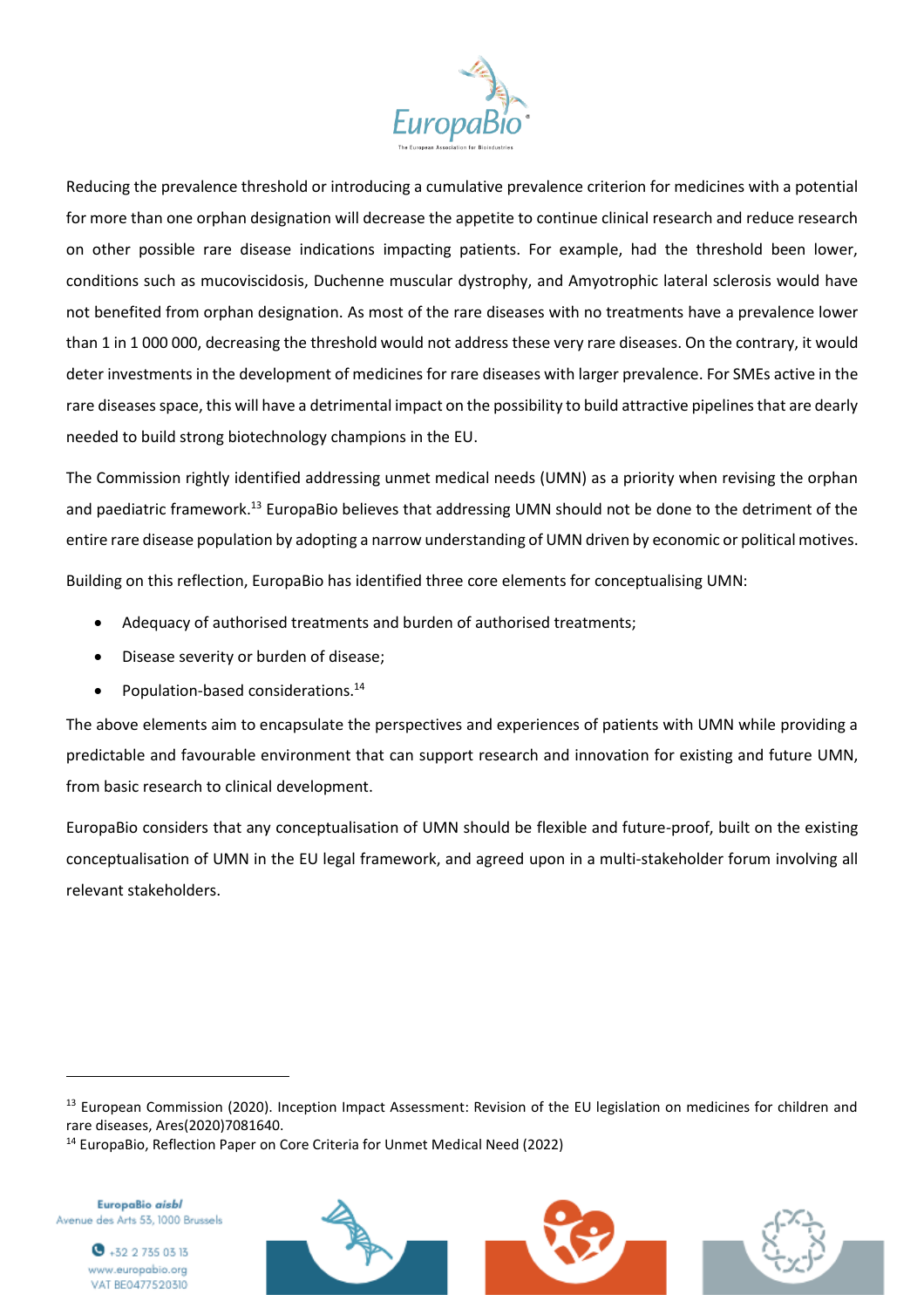

#### **Why a prescriptive definition of a rare disease would be detrimental to patients:**

The size of the rare disease population is estimated to be between 18 and 30 million in the EU and between 263 and 446 million worldwide.<sup>15</sup> Yet, the rare disease population is not monolithic and population size varies widely across 6,000 rare diseases identified to date. A disease defined as rare in the EU (80% of which are of genetic origin and life-threatening) can affect as few as 1 patient and as many 245 000 people across the 5 in 10,000 prevalence threshold. 16

Narrowing the legal definition of a rare disease will negatively impact the rare disease population, as fewer orphan medicines will be developed, and create disparities between patients by assigning artificial value to certain diseases over others.

Any prescriptive definition of a rare disease or the creation of a legally binding list of UMN, would not only fail to address patient needs but ultimately stifle innovation and leave patients behind.

## **Agile, Stable, and Sustained: Tomorrow's Innovation, Investment, and Excellence Is Built Today**

The orphan ecosystem is a complex and interconnected system that demands predictability and certainty to foster, as exemplified by the success of the existing framework in accelerating the development of orphan medicines. Future policies should aim to foster that ecosystem to ensure it can address challenges of today and tomorrow, and contribute to Europe's growth and competitiveness.

The ability to provide life-changing treatment to European patients requires an agile regulatory environment, a stable incentives framework, and sustained investment to drive innovation in areas of unmet medical need. Europe has a strong research base whose growth and innovation potential should be supported. Greater attention should be directed towards basic research to improve the scientific understanding of orphan diseases to better guide clinical developments. Efforts should also be made to increase the complementarity between different actors of the biopharmaceutical value chain to reduce the time products take to reach patients.

The revision of the OMP Regulations is an opportunity to build on past successes and enable Europe to become a leading centre of excellence for orphan and paediatric innovation in the decades to come.

EuropaBio aisbl Avenue des Arts 53, 1000 Brussels







<sup>15</sup> Nguengang Wakap *et al.* (2019). Estimating cumulative point prevalence of rare diseases: analysis of the Orphanet database, p. 171.

 $16$  Eurodis (2022). About Rare Diseases, available online [here](https://www.eurordis.org/about-rare-diseases) (last accessed 23/05/2022).